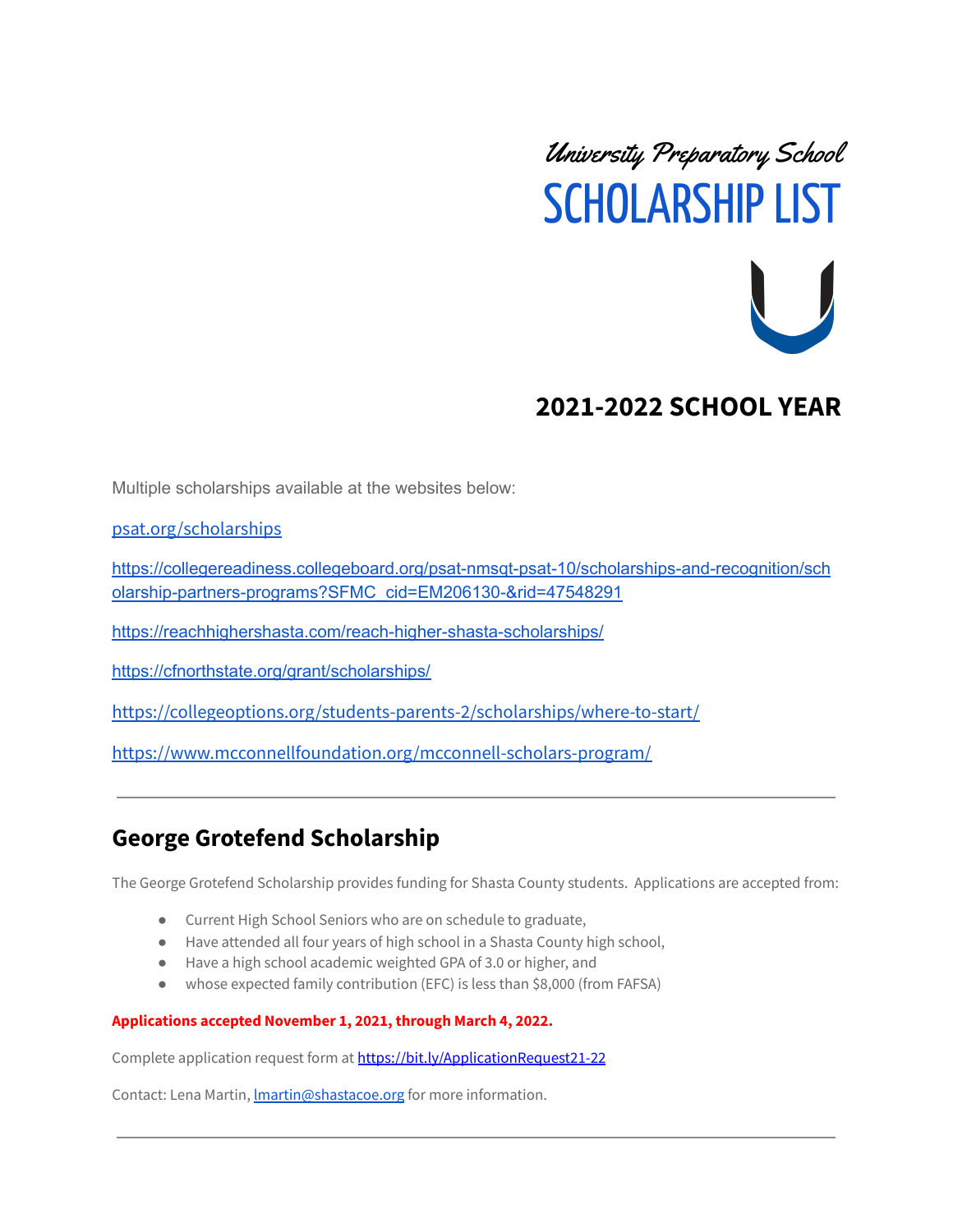## **Shasta Health Rock Stars Scholarship**

The Shasta Health Rock Stars Scholarship Fund benefits and supports students who are actively pursuing a career in health and are currently enrolled in college or graduate programs. Health is broadly interpreted as the fields of medical, dental, behavioral health, addiction treatment services or public health. An ideal applicant will have an interest in staying in or returning to Shasta County after program completion to work in a health career supporting the medically underserved.

Eligibility Criteria:

- Currently enrolled in an accredited college or graduate program (pursuing Bachelor's or Master's Degree)
- Must have graduated from high school in Shasta County
- 3.0 minimum GPA (most recent four semesters completed)
- Must demonstrate financial need (verification required)
- Has compelling interest in returning to Shasta County after program completion to support health to the medically underserved

## **Deadline: Wednesday, March 9, 2022**

Apply online at: <https://cfnorthstate.org/grant/scholarships/>

## **Ethel Zwiebel Scholarship Fund**

This scholarship was established by the trust of Ethel Zwiebel to benefit and support Shasta County students majoring in music who need financial assistance with college. Shasta County high school seniors who plan to major in music and Shasta College students who are completing the two-year music program are invited to apply.

Eligibility Criteria:

- Graduating senior from a Shasta County high school OR student completing the two-year music degree program at Shasta College
- Have demonstrated financial need
- Will be a Music Major at a community college or 4-year college/university the fall semester following award

## **Deadline: Wednesday, March 9, 2022**

Apply online at: <https://cfnorthstate.org/grant/scholarships/>

## **Tri Counties Bank Endowed Scholarship Fund**

Income Based and Merit Awards are offered from this scholarship fund to high school seniors living in counties around the State of California.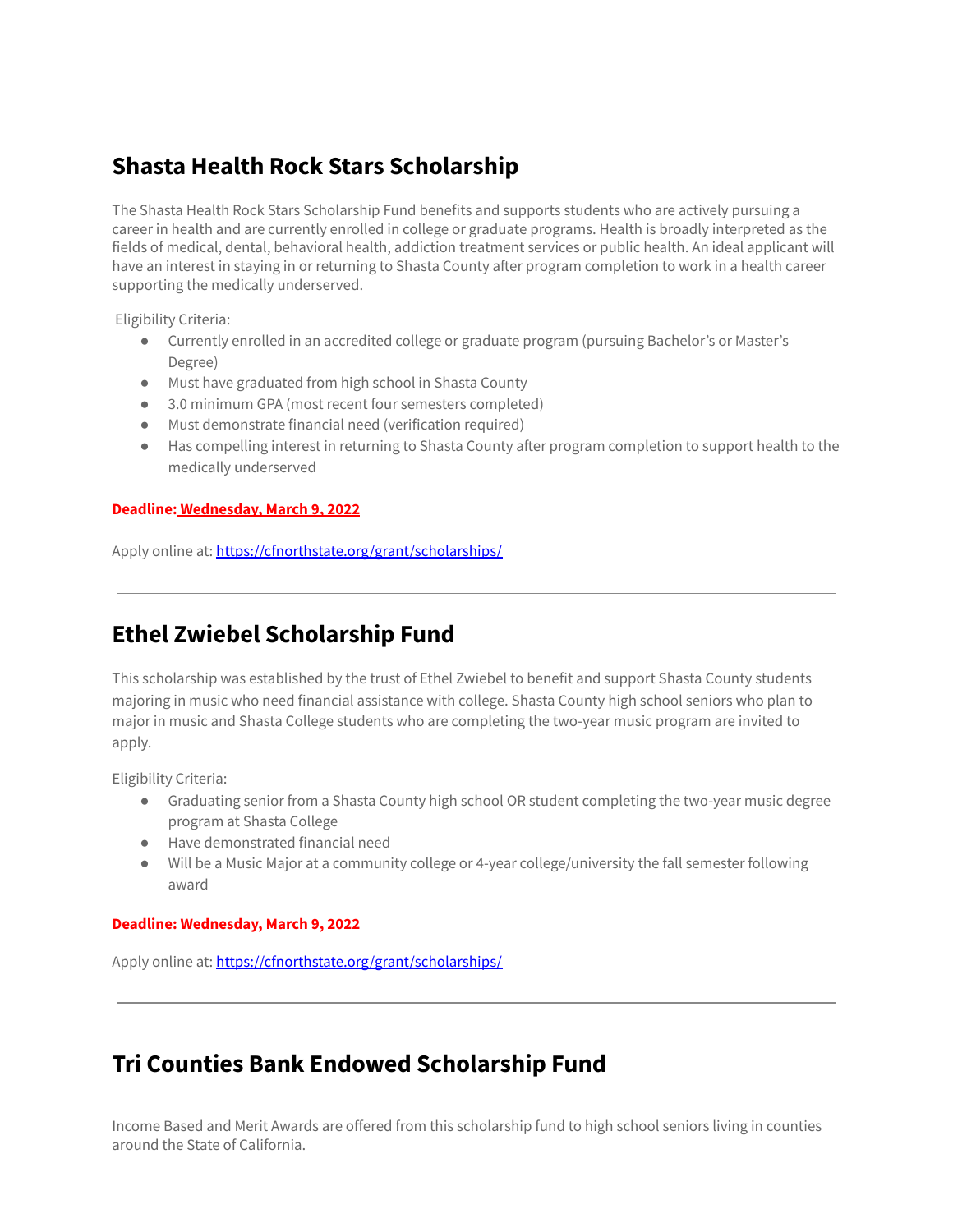The Tri Counties Bank Endowed [Scholarship](https://cfnorthstate.org/donations/tri-counties-bank-endowed-scholarship-fund/) Fund was established by the Board of North Valley Bank in memory of Don Carter, who served as President and CEO of North Valley Bancorp and North Valley Bank from 1986 to 1997. The fund provides scholarships to graduating high school seniors throughout California who are pursuing higher education. In 2014, the fund became the Tri Counties Bank Endowed Scholarship Fund with the completed merger between North Valley Bancorp and Tri Counties Bank.

The Tri Counties Bank Scholarship program seeks to advance higher education for community-minded students. Tri Counties Bank competitively awards \$1,500 scholarships to graduating high school seniors attending a trade school or a 4-year college/university and \$1,000 for those attending community college. Awards will be made to higher education-bound, economically-challenged high school seniors who demonstrate a keen interest in public service, community engagement and business entrepreneurship – the three pillars of Tri Counties Bank's mission to help to uplift people of all races, cultures and ethnicities – especially our economically-disadvantaged youth.

Additionally, Tri Counties Bank offers a merit-based scholarship opportunity for graduating higher education-bound high school students who display outstanding achievements in academics, community service, or business entrepreneurship.

## **INCOME-BASED AWARD**

## **Deadline: Wednesday, March 9, 2022**

Eligibility Criteria:

- Graduating high school senior (current) from any of the following counties: Butte, Colusa, Contra Costa, Del Norte, Fresno, Glenn, Humboldt, Kern, Lake, Madera, Mendocino, Merced, Nevada, Placer, Sacramento, San Francisco, San Mateo, Santa Clara, Shasta, Siskiyou, Sonoma, Stanislaus, Sutter, Tehama, Trinity, Tulare, Yolo, Yuba
- Minimum GPA of 2.5
- Have an Expected Family Contribution (EFC) of \$5,846 or less verification required via completion of the FAFSA or CA Dream Act Financial Aid application
- Be an undergraduate student the fall semester following high school graduation

#### **MERIT AWARD**

#### **Deadline: Wednesday, March 9, 2022**

Eligibility Criteria:

- Graduating high school senior from any of the following counties: Butte, Colusa, Contra Costa, Del Norte, Fresno, Glenn, Humboldt, Kern, Lake, Madera, Mendocino, Merced, Nevada, Placer, Sacramento, San Francisco, San Mateo, Santa Clara, Shasta, Siskiyou, Sonoma, Stanislaus, Sutter, Tehama, Trinity, Tulare, Yolo, Yuba
- Weighted cumulative GPA of 3.0 or higher
- Displayed outstanding achievements in academics, community service, and/or business entrepreneurship during high school career
- Be an undergraduate student the fall semester following high school graduation

Apply online at: <https://cfnorthstate.org/grant/scholarships/>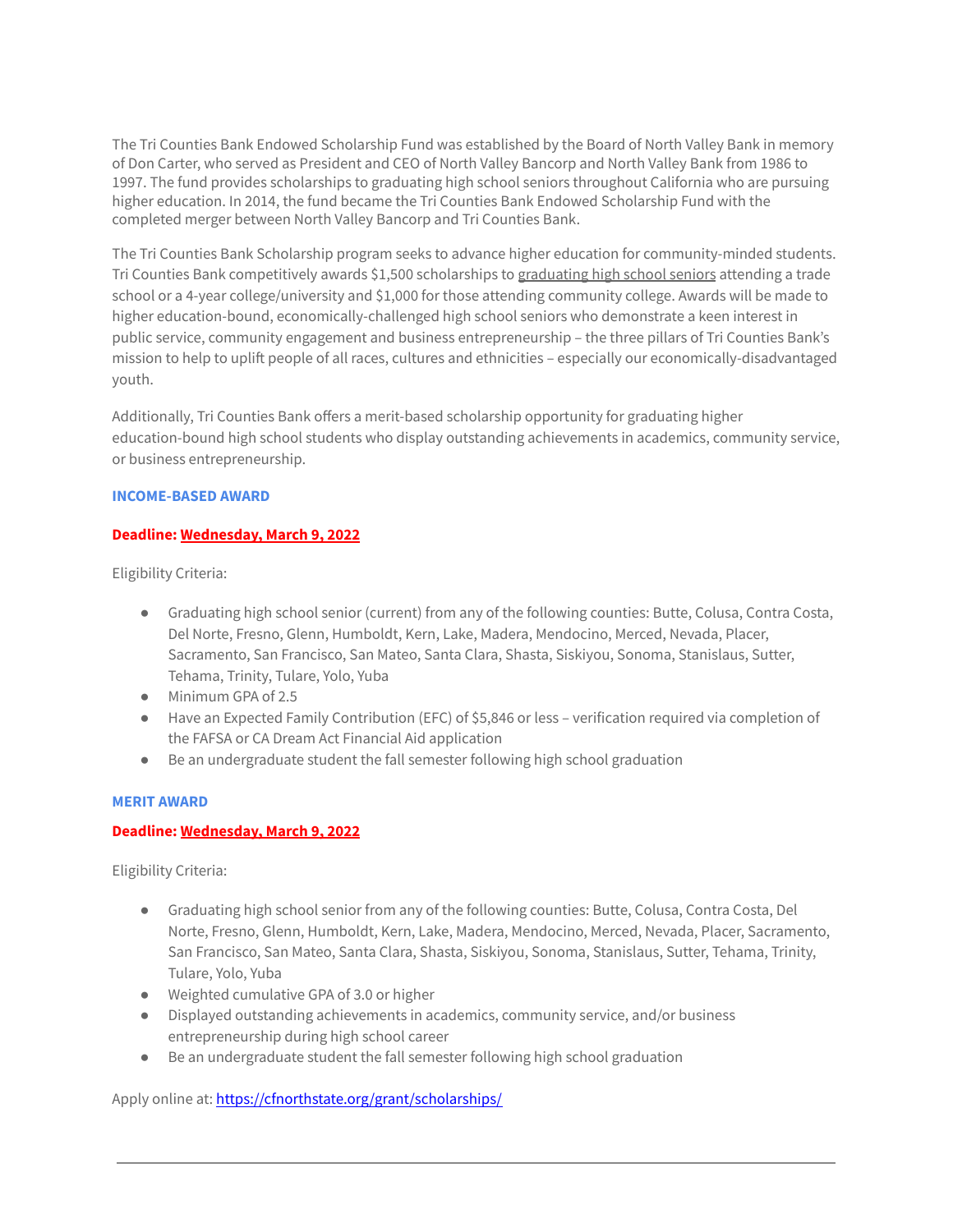## **Top of the State Scholarship Endowment Fund**

Two different application opportunities available to 1) college or university bound Shasta & Tehama county high school students who have played golf in high school or junior golf programs and 2) previous award recipients from this fund.

The mission of the Top of the State Board of Directors is to provide educational scholarships for Shasta & Tehama county high school students who have played golf in high school or junior golf programs, and are planning to pursue degrees at two or four year universities and colleges. The Top of the State Scholarship [Endowment](https://cfnorthstate.org/donations/top-of-the-state-scholarship-endowment-fund/) Fund is made possible primarily from the proceeds of the SJ Denham Scholarship Golf Classic in August of each year.

HIGH SCHOOL SENIORS

## **Deadline: Wednesday, March 9, 2022**

Eligibility Criteria:

- Graduating from a high school in Shasta or Tehama county
- Plays organized Junior Golf or played on a High School Golf Team
- Minimum 3.5 cumulative GPA
- Be an undergraduate student the fall semester following high school graduation

Apply online at: <https://cfnorthstate.org/grant/scholarships/>

# **Shasta [Community](https://cfnorthstate.org/scholarships/shasta-community-health-center-future-primary-care-workforce-scholarship-fund/) Health Center Future Primary Care Workforce [Scholarship](https://cfnorthstate.org/scholarships/shasta-community-health-center-future-primary-care-workforce-scholarship-fund/) Fund**

An opportunity for students who are actively pursuing a medical career and are currently enrolled in college or graduate programs.

The Shasta Community Health Center Future Primary Care Workforce [Scholarship](https://cfnorthstate.org/donations/shasta-community-health-center-endowment-for-a-healthy-community/) Fund benefits and supports students who are actively pursuing a medical career and are currently enrolled in college or graduate programs. An ideal applicant will also have an interest in returning to Shasta County after program completion to provide primary health care to the medically underserved.

## **Deadline: Wednesday, March 9, 2022**

Eligibility Criteria:

- Currently enrolled in college or graduate program and actively pursuing a medical career (MD/DO, NP, PA, and Dentists ONLY)
- Graduated from a Shasta County high school
- Minimum Cumulative GPA 3.0
- Has a compelling interest in returning to Shasta County after program completion to provide primary health care to the medically underserved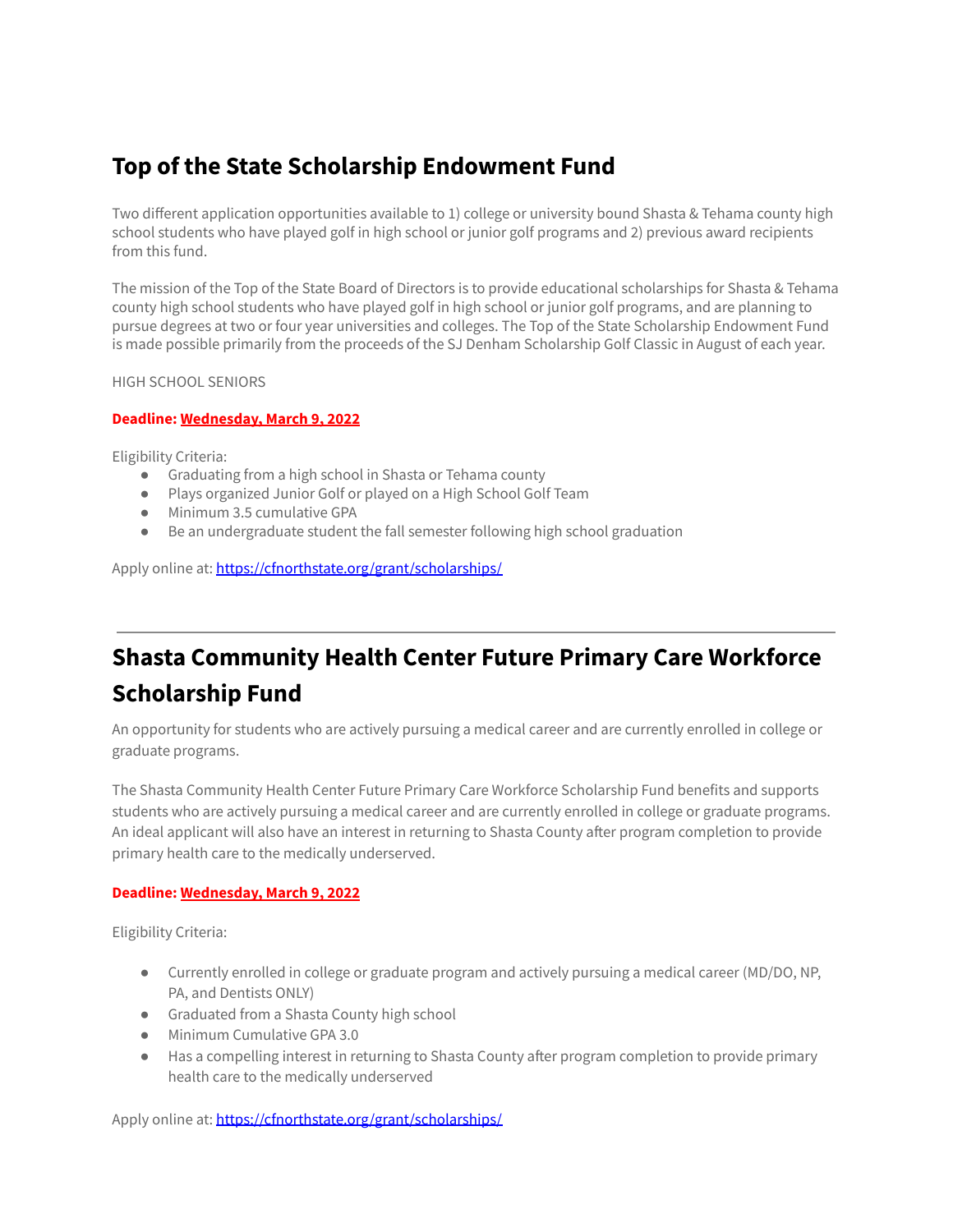# **REU Powering Redding's Future [Scholarship](https://cfnorthstate.org/scholarships/reu-powering-reddings-future-scholarship-and-grant-fund/) and Grant Fund**

Both college scholarships and technical school grants are offered to Redding residents.

Redding Electric Utility (REU) is proud to offer students in the Redding community awards from the [REU](https://cfnorthstate.org/donations/reu-powering-reddings-future-scholarship-and-grant-fund/) Powering Redding's Future [Scholarship](https://cfnorthstate.org/donations/reu-powering-reddings-future-scholarship-and-grant-fund/) and Grant Fund Program. The purpose of REU's Program is to identify and support local students dreaming and planning to attend a college/university or technical school. The primary goals of REU's Powering Redding's Future program is to encourage Redding's youth to consider a college/university or technical school education that may lead to career opportunities in the electric utility industry, preferably with REU. This program will award up to \$50,000 in college scholarships and technical school grants for local students each year. During open application period students may learn more about eligibility and apply for the College Scholarship or Community/Technical School Grant Program online. **COLLEGE SCHOLARSHIP**

## **Deadline: Wednesday, March 9, 2022**

Eligibility Criteria:

- Be a REU customer living in REU's service area or have an REU customer as a legal guardian
- Current High School Senior OR currently enrolled in a post-secondary school (community college, college/university, technical school)
- Minimum cumulative GPA 3.0
- Will attend a 4-year college or university full-time the fall semester following application
- Plan to obtain a qualifying STEM degree (view list [online\)](https://stemstudy.com/stem-careers-glossary/)
- City of Redding employees and their immediate family (spouse, children, and siblings) are ineligible for this scholarship.

Apply online at: <https://cfnorthstate.org/grant/scholarships/>

## **COMMUNITY COLLEGE AND TECHNICAL SCHOOL SCHOLARSHIP**

## **Deadline: Wednesday, March 9, 2022**

Eligibility Criteria:

- Be a REU customer living in REU's service area or have an REU customer as a legal guardian
- Current High School Senior OR currently enrolled in an accredited community college or technical school
- Minimum GPA 2.5
- Will attend a community college or technical school full-time the fall semester following application
- City of Redding employees and their immediate family (spouse, children, and siblings) are ineligible for this scholarship.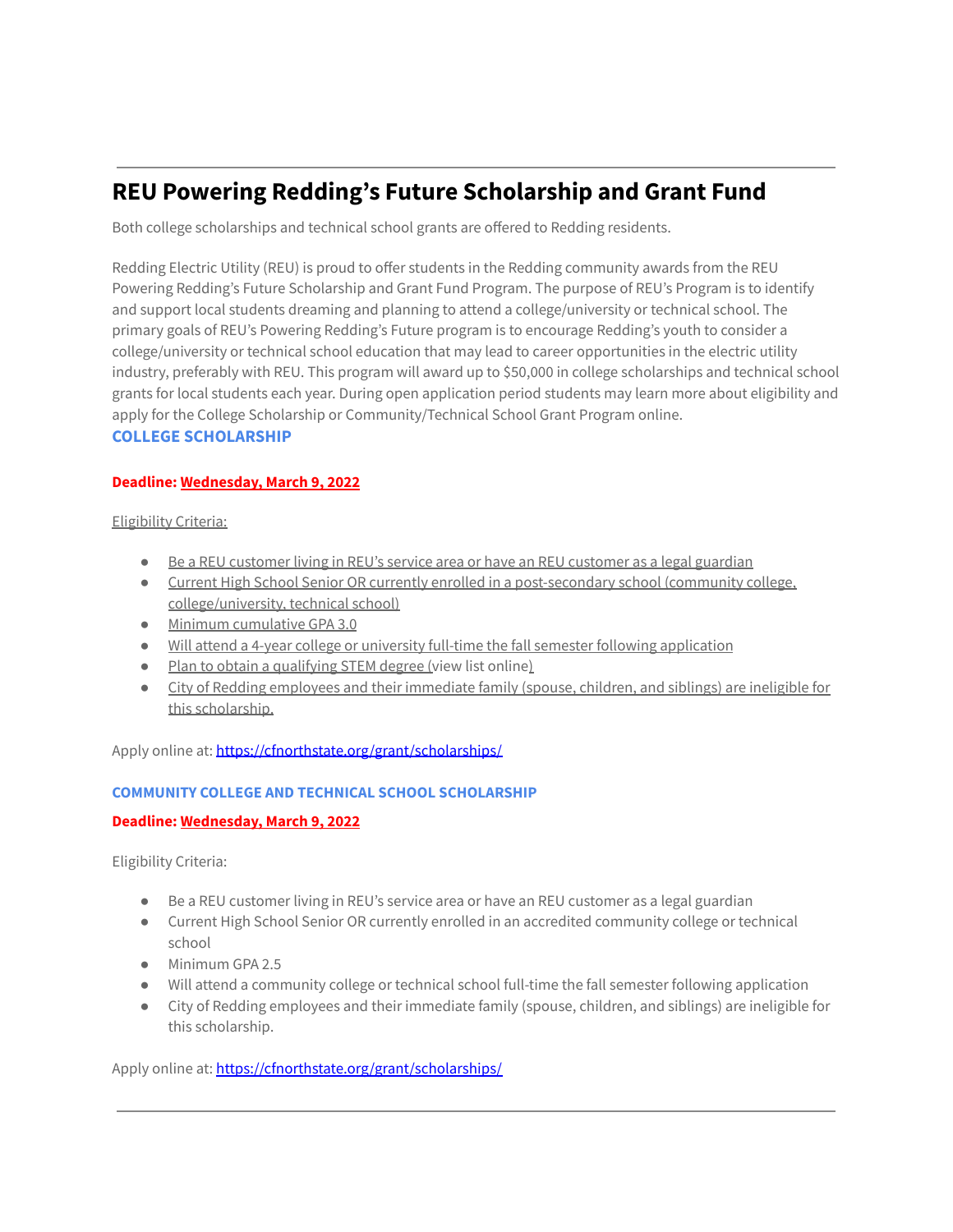# **[Prudence](https://cfnorthstate.org/scholarships/prudence-rose-kennedy-fund/) Rose Kennedy Fund**

The [Prudence](https://cfnorthstate.org/donations/prudence-rose-kennedy-fund/) Rose Kennedy Fund, in memory of Prudy Kennedy, retired City Clerk of the City of Mt. Shasta, was established through her bequest to benefit and support the advancement of medical, educational, social, environmental and artistic purposes.

## **SEVERE MEDICAL ADVERSITY AWARD**

## **Deadline: Wednesday, March 9, 2022**

Eligibility Criteria:

- High School senior graduating from one of the following counties OR an undergraduate student from one of the following counties: Butte, Glenn, Humboldt, Lassen, Mendocino, Modoc, Plumas, Shasta, Siskiyou, Tehama, and Trinity
- Diagnosed with a severe medical condition (preferred consideration for students diagnosed with Cystic Fibrosis)
- Plan to attend an accredited trade school, community college or 4-year college/university the fall after graduation

Apply online at: <https://cfnorthstate.org/grant/scholarships/>

# **Nicholas Gaynor [Memorial](https://cfnorthstate.org/scholarships/nicholas-gaynor-memorial-fund/) Fund**

A scholarship opportunity to provide financial support to local North State students seeking a career in nursing.

The Nicholas Gaynor [Memorial](https://cfnorthstate.org/donations/nicholas-gaynor-memorial-fund/) Fund was created by his mother, Maureen, and Grandmother, Patricia, to honor the life of Nicholas.

Nicholas was born with a rare heart condition, Tetralogy of Fallot. He died at home in December 1988 after complications from open heart surgery at Stanford University Medical Center, at the age of 18 months old. The nursing staff at Stanford were phenomenal in caring for Nicholas and providing support to the family at such a tragic time. To honor Nicholas' short life and the nursing team, this scholarship will be used to provide financial support to local students seeking a career in nursing.

## **Deadline: Wednesday, March 9, 2022**

Eligibility Criteria:

- Current high school seniors or current college students
- Must have attended a high school in one of the eligible counties: Shasta, Tehama, Trinity, Siskiyou, or Modoc
- 3.0 minimum GPA
- Student plans to obtain a RN degree at an accredited 2-year school or BSN degree at an accredited 4-year school
- Must demonstrate financial need by an Estimated Family Contribution of \$5,500 or less (as listed on applicant's Student Aid Report)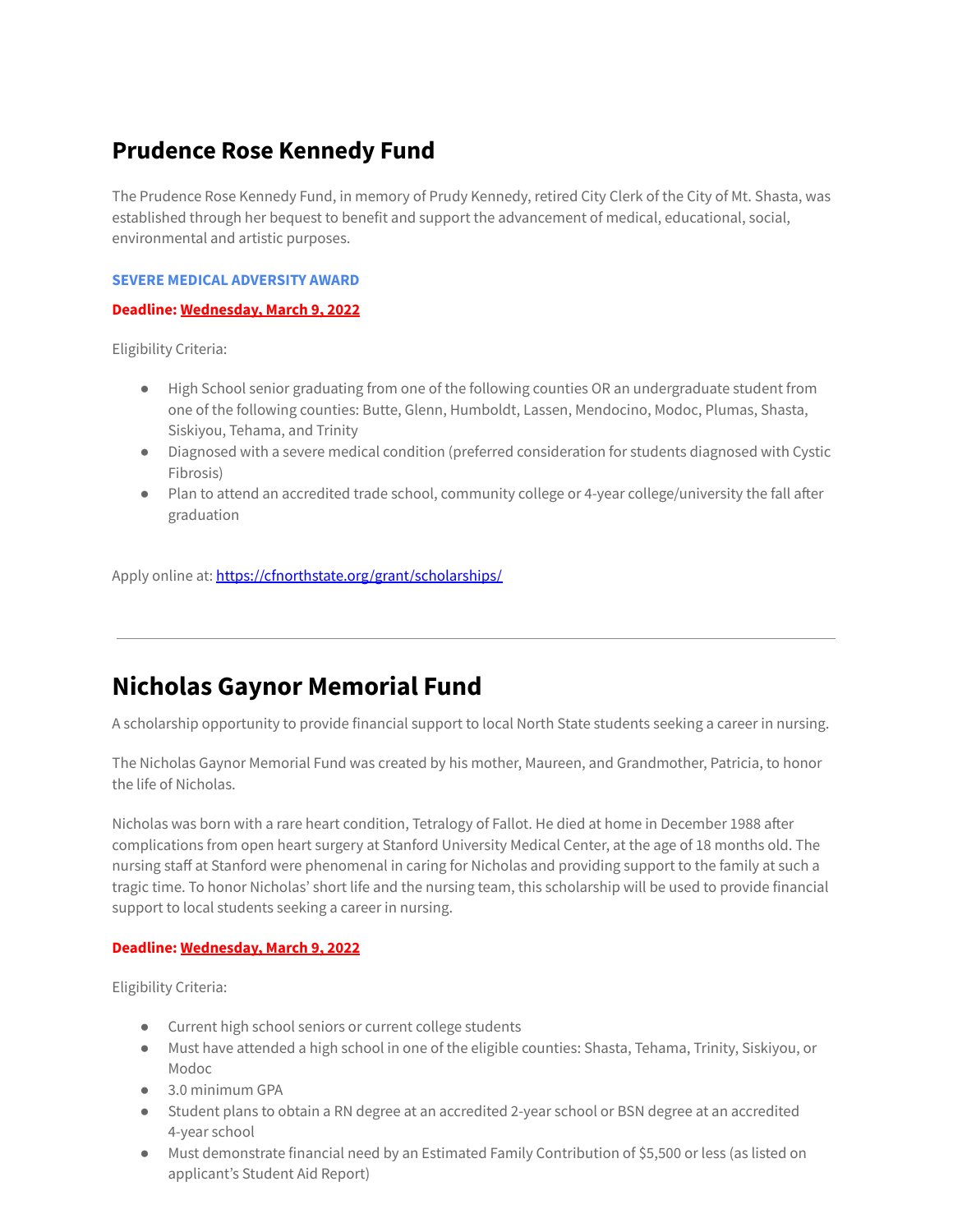# **Merchants Bank of [Commerce](https://cfnorthstate.org/scholarships/merchants-bank-of-commerce-kenneth-r-gifford-jr-memorial-scholarship-program/) Kenneth R. Gifford, Jr. Memorial [Scholarship](https://cfnorthstate.org/scholarships/merchants-bank-of-commerce-kenneth-r-gifford-jr-memorial-scholarship-program/) Program**

The Merchants Bank of Commerce Kenneth R. Gifford, Jr. Memorial Scholarship Program awards ten, \$1,000.00 scholarships each year. High school seniors attending school in Siskiyou, Shasta, Tehama, Glenn, Colusa, Placer, Sacramento counties may apply.

The Merchants Bank of Commerce Kenneth R. Gifford, Jr. Memorial [Scholarship](https://cfnorthstate.org/donations/merchants-bank-of-commerce-kenneth-r-gifford-jr-memorial-scholarship-program/) Program awards ten, \$1,000.00 scholarships each year.

One of the most pressing needs in higher education today is funding for scholarships. Scholarships allow deserving students to attain their educational goals, meet their professional objectives and succeed to their fullest ability. We commit to give back and participate in the communities that we serve. From education to volunteer time and donations we actively work hard to make our communities a better place to live.

Merchants Bank of Commerce recognizes that our continued success is contingent upon the health and vitality of the communities we serve. Taking action to improve the well-being of others is a community responsibility and commitment we fully believe in and commit to. We value the opportunity to provide financial support to the youth in our communities.

## **Deadline: Wednesday, March 9, 2022**

Eligibility Criteria:

- Graduating high school senior attending school in one of these eligible counties: Siskiyou, Shasta, Tehama, Glenn, Colusa, Placer, or Sacramento
- Minimum 3.0 GPA during senior year of high school
- Plans to enroll as a full-time college student the fall semester following high school graduation
- May NOT be an employee, and is NOT a family member of an employee of Merchants Bank of Commerce

Apply online at: <https://cfnorthstate.org/grant/scholarships/>

# **Kelly Moravec Academic [Encouragement](https://cfnorthstate.org/scholarships/kelly-moravec-academic-encouragement-scholarship/) Scholarship**

An award opportunity for graduating students who are dealing with, or have dealt with, a serious medical adversity.

The Kelly Moravec Academic [Encouragement](https://cfnorthstate.org/donations/kelly-moravec-academic-encouragement-scholarship/) Scholarship, is in honor and loving memory of Kelly Moravec. Kelly Moravec was a young man who despite huge battles with medical tragedies, kept true to his academic goals and dreams. The Fund was established to honor the overcoming of medical adversities and to encourage continued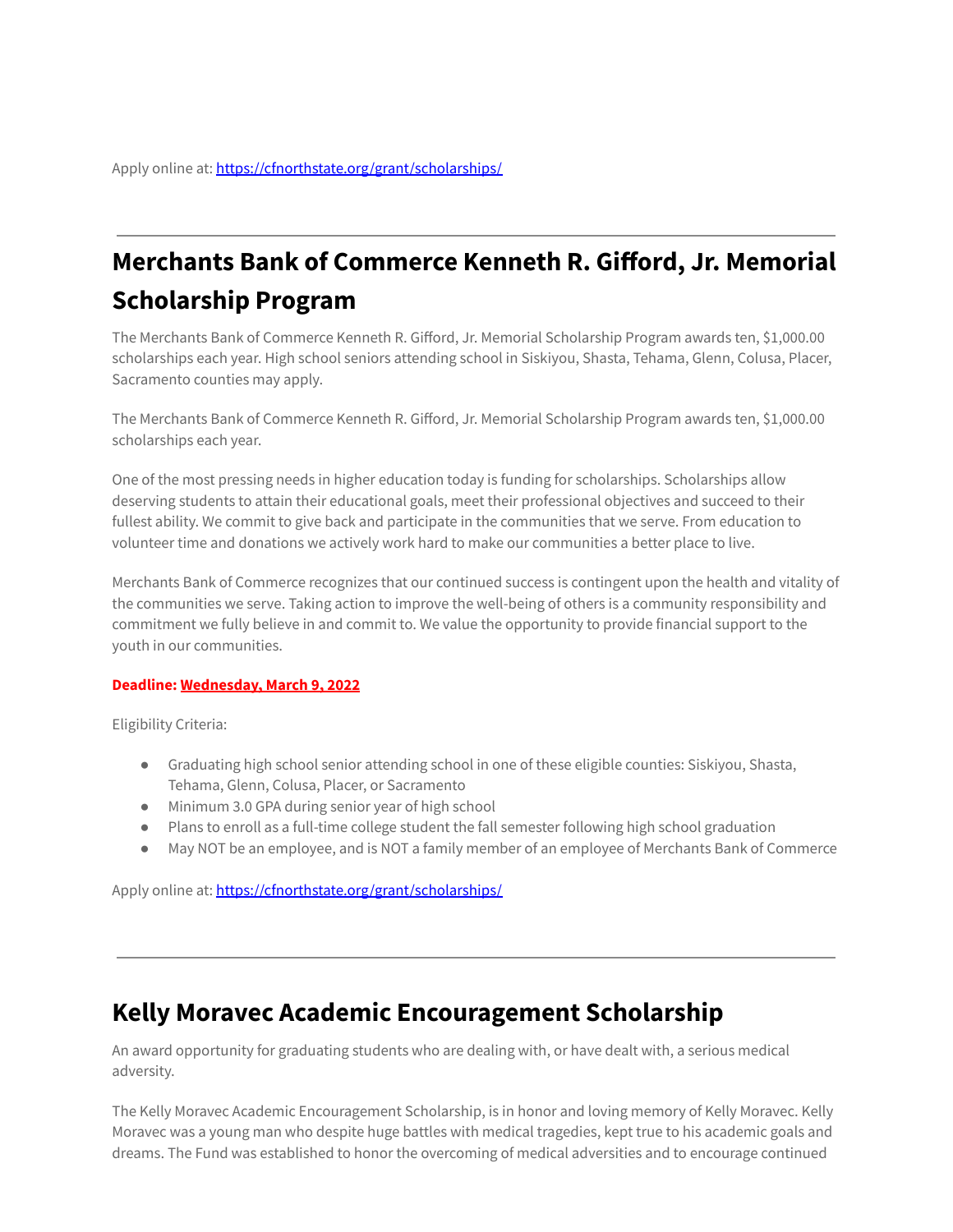education beyond high school through the awarding of scholarships, awards, and gifts for academic achievement, and the facilitation of connecting students for resource networking and peer support.

## **Deadline: Wednesday, March 9, 2022**

Eligibility Criteria:

- Graduating High School Senior from: Shasta, Siskiyou, Tehama, Trinity counties OR Attending Lucille Packard Children's Hospital School in Palo Alto, CA
- Cumulative GPA of 3.0 or higher
- Dealing with, or have dealt with, a serious medical adversity

Apply online at: <https://cfnorthstate.org/grant/scholarships/>

# **Jackson Family [Scholarship](https://cfnorthstate.org/scholarships/jackson-family-scholarship/)**

Scholarship awards are made to students who are either seeking to enter the nursing profession or who are currently in the nursing profession and wish to obtain a higher level of certification in the nursing field (LVN to RN, RN to BSN). Applicants must have completed at least 2 semesters that are applicable to their nursing degree.

The Jackson Family [Scholarship](https://cfnorthstate.org/donations/jackson-family-scholarship/) was originally established in 2007 to support promising students in nurse training programs. The donors decided to focus on nursing because they both recognized the important contributions nurses make to patients' well-being, and the increased need for well-trained nurses in the future. Through these awards, the Jackson Family Scholarship Fund will make positive contributions to excellent students and help build the nursing workforce of the future.

In 2019 the fund moved to the Community Foundation with the intent to support students specifically in the North State region. Scholarship awards will be made to students who are either seeking to enter the nursing profession or who are currently in the nursing profession and wish to obtain a higher level of certification in the nursing field (LVN to RN, RN to BSN). Applicants must have completed at least 2 semesters that are applicable to their nursing degree. Priority consideration will be given to nurses who plan to work in the California "North State".

#### **Deadline: Wednesday, March 9, 2022**

Eligibility Criteria:

- Has intent to attend an accredited nursing program to obtain an RN or BSN degree
- Must have completed at least 2 semesters that are applicable to the nursing degree (verification required)\*High school CTE courses not applicable\*
- Will be a student at an accredited 2- or 4-year school the fall semester following award application
- Minimum GPA 3.0 (if applicable)
- Have demonstrated financial need (verification required)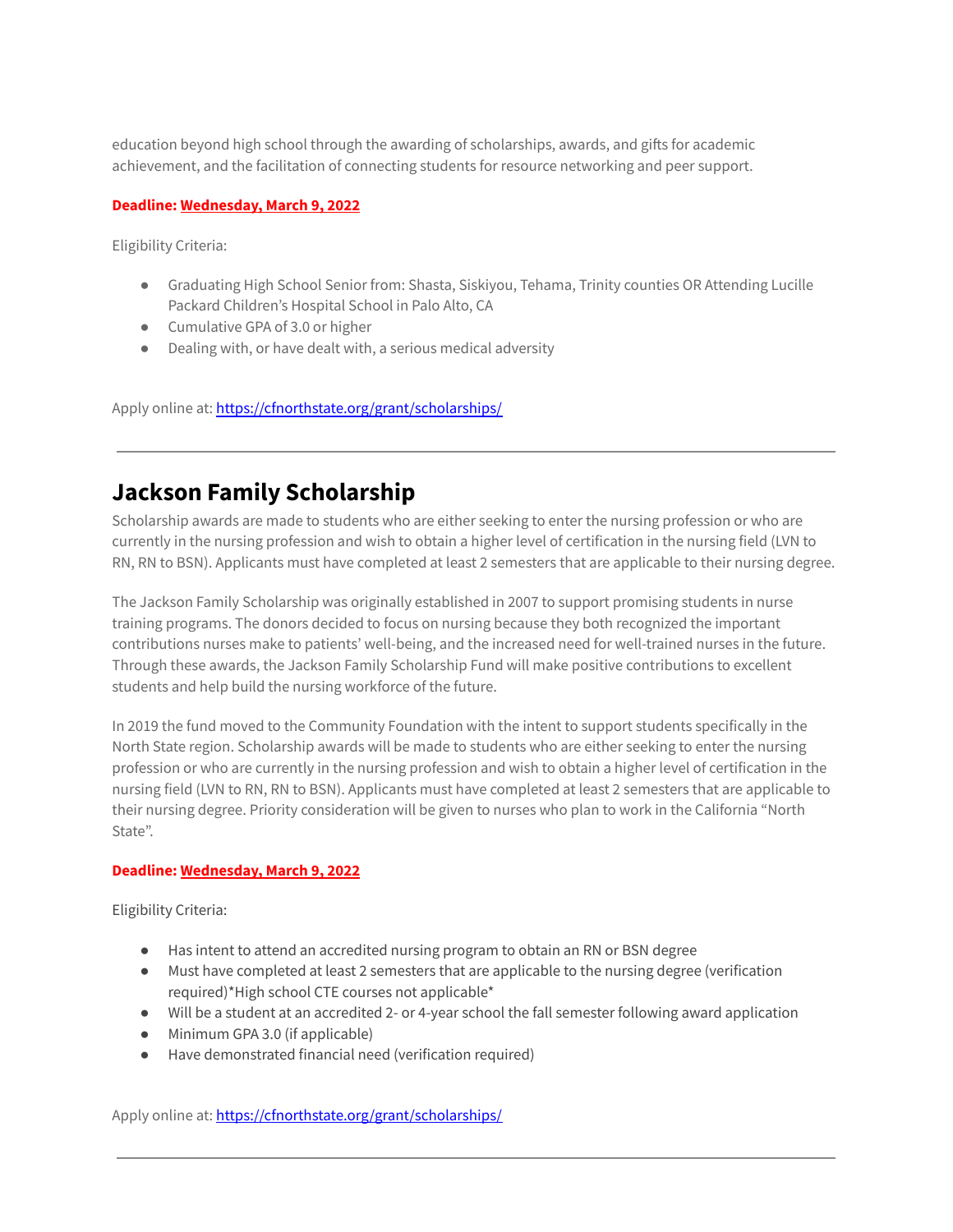# **Ivy B. Horr Medical [Education](https://cfnorthstate.org/scholarships/ivy-b-horr-medical-education-loan-fund/) Loan**

This is a low-interest STUDENT LOAN up to \$10,000 available to students in Shasta, Lassen, Tehama, Modoc, Trinity, or Siskiyou counties who are engaged in the study of medicine or in medical training at a college or university.

The Ivy B. Horr Endowed Medical [Education](https://cfnorthstate.org/donations/ivy-b-horr-medical-education-loan-fund/) Loan Fund was established by the late Mrs. Horr, a resident of Eastern Shasta County, from a portion of her estate. Loans up to \$10,000 are made available to students in Shasta, Lassen, Tehama, Modoc, Trinity, or Siskiyou counties who are engaged in the study of medicine or in medical training at a college or university.

## **Deadline: Wednesday, March 9, 2022**

Eligibility Criteria:

- Pursuing a medical education or currently enrolled in medical education/training at a college or university
- Been a resident for at least 4 years in Shasta, Lassen, Tehama, Modoc, Trinity, or Siskiyou counties
- Attended all 4 years of high school in Shasta, Lassen, Tehama, Modoc, Trinity, or Siskiyou counties and graduated (or will graduate) from a high school in one of the listed counties.
- If currently in college previous college year GPA minimum cumulative must be: 2.2(Freshman), 2.35(Sophomore), 2.5(Junior)

Apply online at: <https://cfnorthstate.org/grant/scholarships/>

# **Gustafson Fritz [Scholarship](https://cfnorthstate.org/scholarships/gustafson-fritz-scholarship-for-women/) for Women**

An opportunity for female high school graduates in Shasta or Trinity County who demonstrate attributes of generosity, creativity, exemplary work ethic and kindness.

Patricia "Pat" L. Gustafson was an exceptional woman. She was known for her stewardship, generosity, creativity, exemplary work ethic and kindness. Continuing the legacy gifted to her by Pat, her "daughter", Lynn E. Fritz, the Guftason Fritz [Scholarship](https://cfnorthstate.org/donations/gustafson-fritz-scholarship-for-women/) for Women honors her by awarding support to other women demonstrating like attributes in their journey of self-discovery, empowerment, education and community service.

## **Deadline: Wednesday, March 9, 2022**

Eligibility Criteria:

- Female student planning to attend a two- or four-year college, a trade or vocational school in the coming year
- Current high school seniors or current college students
- Must have graduated from a high school in Shasta or Trinity county
- GPA in range of 2.7 to 3.3 (B students)
- Demonstrate financial need (verification required)
- Priority consideration given to compassionate, hardworking students who have a service-centered mindset, exhibit excellent leadership skills and have demonstrated stewardship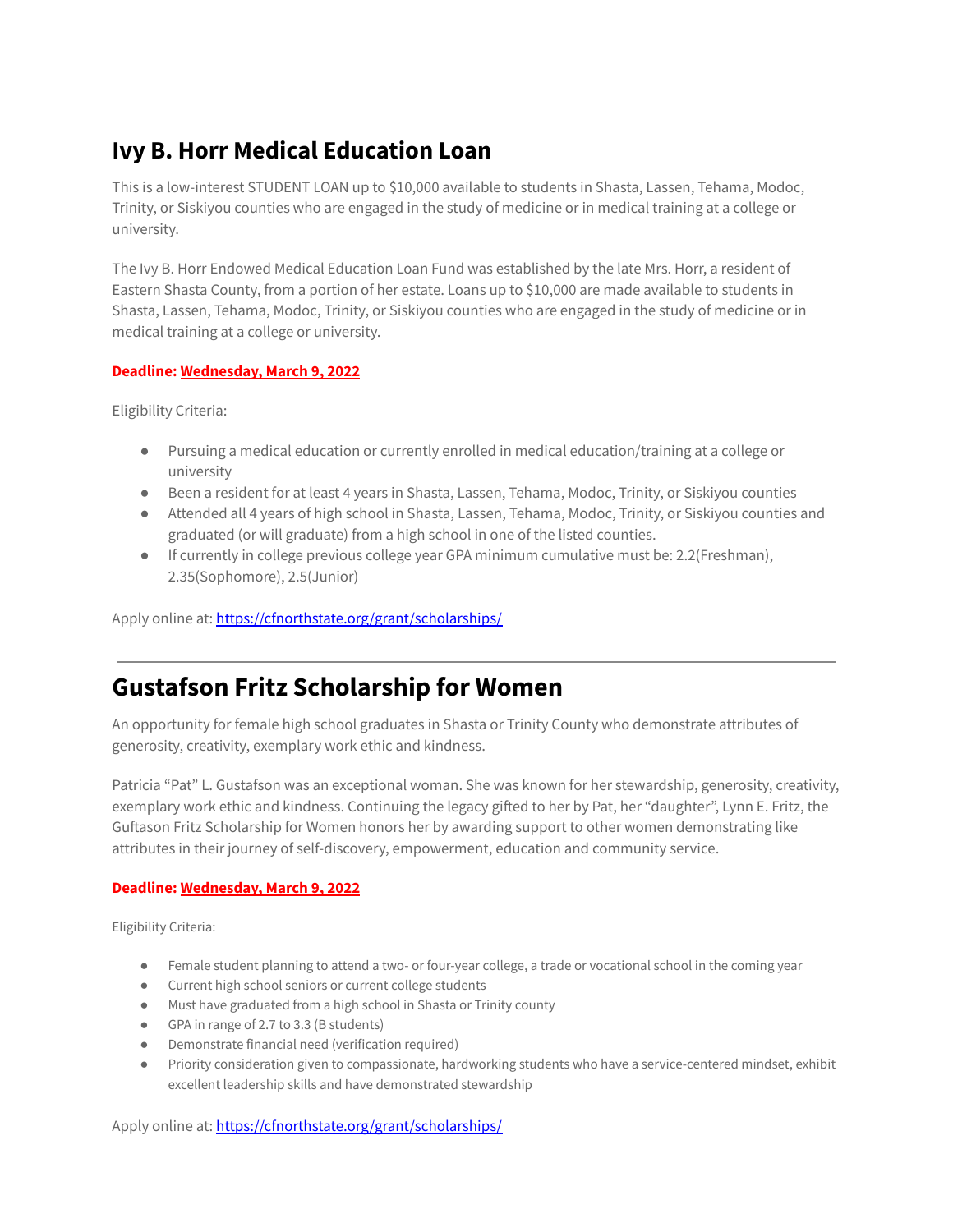# **Glen Hawk Sr. Endowed [Scholarship](https://cfnorthstate.org/scholarships/glen-hawk-sr-endowed-scholarship-fund/) Fund**

This scholarship benefits a Shasta County graduating high school senior who is pursuing a vocational or technical certification at an accredited technical school or community college.

The Glen Hawk Sr. Endowed [Scholarship](https://cfnorthstate.org/donations/glen-hawk-sr-endowed-scholarship-fund/) Fund was established by Helen Hawk, in memory of her husband. Glen Hawk Sr. served on the Shasta High School Board of Directors from 1979-1989.

## **Deadline: Wednesday, March 9, 2022**

Eligibility Criteria:

- Graduating from a Shasta county high school
- Plans to pursue a vocational or technical certification at an accredited technical school or community college

Apply online at: <https://cfnorthstate.org/grant/scholarships/>

# **Dr. Donald and Ann Gleason Memorial [Scholarship](https://cfnorthstate.org/scholarships/dr-donald-and-ann-gleason-memorial-scholarship/)**

Provides scholarships for qualified Shasta County students with financial needs seeking a college education in the medical field.

Dr. and Mrs. Gleason had no heirs but still had a strong desire to help students with a financial need who were seeking a degree in the medical field. The Dr. Donald and Ann Gleason Memorial [Scholarship](https://cfnorthstate.org/donations/dr-donald-and-ann-gleason-memorial-scholarship/) will assist those pursuing an education in mental health, psychiatry, or pre-med studies.

#### **Deadline: Wednesday, March 9, 2022**

Eligibility Criteria:

- Will graduate, or did graduate, from a Shasta County high school
- Will pursue a medical education in one of the following fields: mental health, psychiatry, or pre-med studies
- Demonstrates financial need by household situation and/or Student Aid Report (as generated by FAFSA or CA Dream Act Financial Aid application)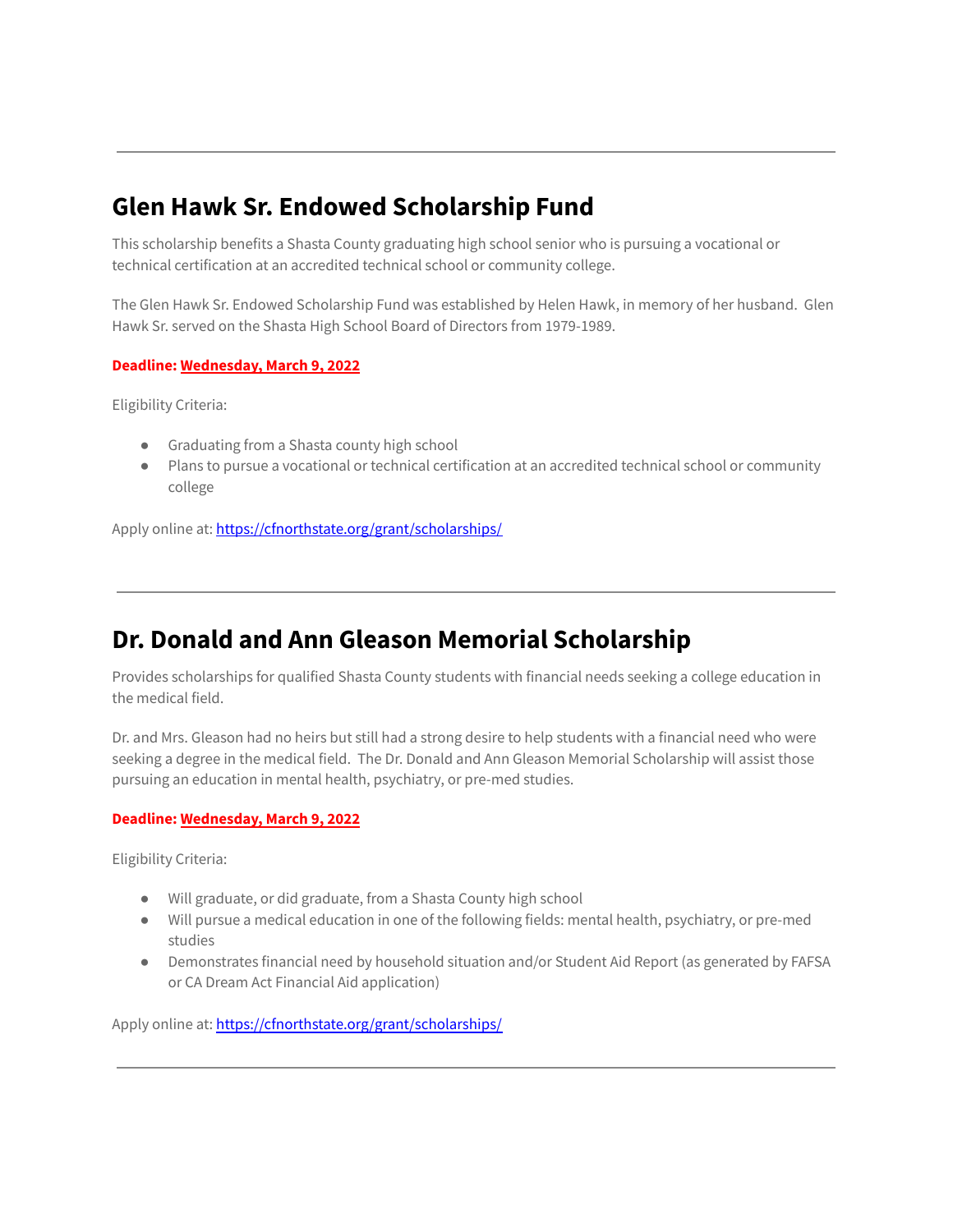# **Don & Debbie Bankson Scholarship [Endowment](https://cfnorthstate.org/scholarships/don-debbie-bankson-scholarship-endowment-fund/) Fund**

This opportunity allows the donors to fulfill their desire to help Shasta County youth, with excellent academics and a strong community-service background, pursue a college education.

Don and Debbie Bankson are longtime residents of Shasta County with a passion to support the community they love. Through a donation of real property to the Shasta Regional Community Real Estate Foundation, the Banksons seeded the Don and Debbie [Scholarship](https://cfnorthstate.org/donations/don-debbie-bankson-scholarship-endowment-fund/) Fund to fulfill their desire to help Shasta County youth, with excellent academics and a strong community-service background, pursue a college education.

## **Deadline: Wednesday, March 9, 2022**

Eligibility Criteria:

- Graduating from a Shasta County High School
- Volunteered a minimum of 100 hours within the community during high school
- Minimum cumulative-weighted GPA of 3.5
- Complete a tour at the Behrens-Eaton House Museum (documentation required)\*
- Will attend a 4-year university or college the fall semester following high school graduation

\*If COVID restrictions allow.

Apply online at: <https://cfnorthstate.org/grant/scholarships/>

# **Diane M. Gerard [Scholarship](https://cfnorthstate.org/scholarships/diane-m-gerard-scholarship-fund/) Fund**

This scholarship is open to all majors, with priority given to students majoring in Liberal Studies, Elementary Education, or Early Childhood Education.

The Diane M. Gerard [Scholarship](https://cfnorthstate.org/donations/diane-m-gerard-scholarship-fund/) Fund honors Diane's strong public spirit as a citizen of Redding and Shasta County. She was sought-after for her even-keeled ability to think critically and problem-solve with balance and equity. As it was Diane's earnest pleasure to serve others, she devoted much of her life to active civic work and served on several organizational boards of directors. The scholarship is open to all majors, with priority given to students majoring in Liberal Studies, Elementary Education, or Early Childhood Education.

## **Deadline: Wednesday, March 9, 2022**

Eligibility Criteria:

- Current high school seniors or current college students (priority to college sophomores, juniors, seniors, and/or students entering their teaching credential year)
- Must have attended a public high school in Shasta County or Shasta College
- 2.5 minimum GPA
- Student may attend a two- or four-year not-for-profit college in the coming year
- Open to all majors, but priority to students majoring in Liberal Studies, Elementary Education, or Early Childhood Education
- Must demonstrate financial need by an EFC of \$5,500 or less as indicated on their Student Aid Report (verification required)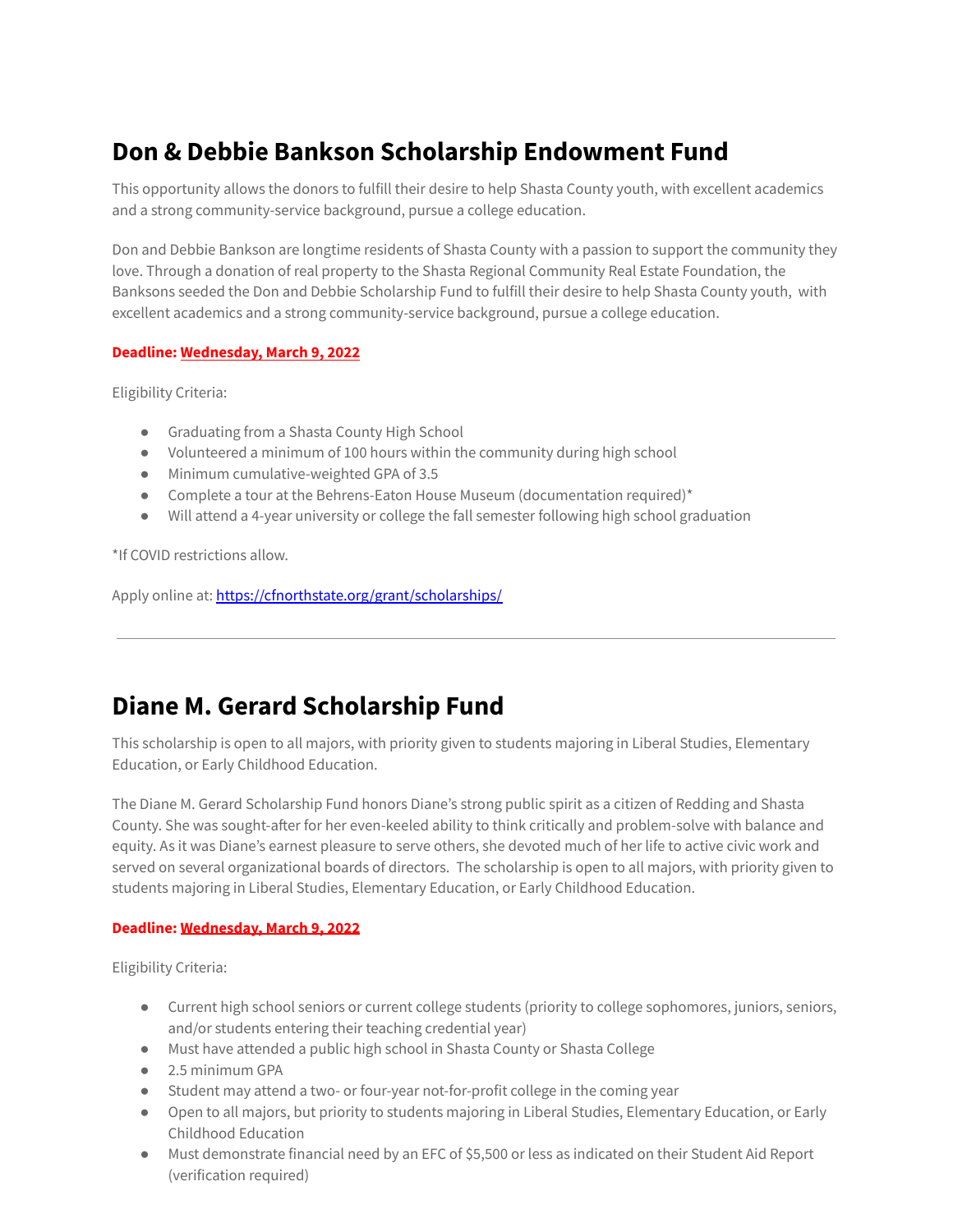# **The 2022 McConnell Foundation Scholars Program Application**

The McConnell Foundation Scholars Program supports students seeking certificates, associate's degrees, and bachelor's degrees at qualified institutions of higher education. It provides recipients with a total financial award of up to \$30,000 plus non-financial support such as mentoring and personal development opportunities. At The McConnell Foundation, we confirm the inherent human dignity and worth of all people, and greatly value the students in our service area. All eligible students are encouraged to apply regardless of their citizenship or immigration status.

Eligible applicants to The McConnell Foundation Scholars Program meet all of the following criteria. They:

1. are residents of, or attend high school or community college in: Modoc, Shasta, Siskiyou, Tehama or Trinity County; Big Valley High School District in Lassen County, or Klamath-Trinity Joint Unified School District in Humboldt County.

2. have Expected Family Contributions (EFC) of \$5,846 or below.

3. will be entering a qualified college or university as a first-time freshman or transfer junior from Shasta College or College of the Siskiyous in fall of 2022. Students who are concurrently enrolled in high school and community college, such as those in the College Connection program or concurrent enrollment, are considered incoming freshman for the purposes of this application.

4. will be full-time students.

5. will have graduated from high school, received a GED, or completed an alternative course of study such as home schooling before starting college.

6. have not already completed a bachelor's degree.

7. are not related to any McConnell Foundation Board member, Program Services staff member, exempt employee, or current McConnell scholarship selection committee member.

8. will be entering a qualified institution as defined by The McConnell Foundation Scholars Program. Qualified institutions are regionally accredited, disburse Federal Student Aid, are not-for-profit, and do not discriminate in hiring or services with regards to race, color, sex, sexual orientation, gender identity, marital status, pregnancy, political ideology, age, creed, religion, heritage, ancestry, national origin, veteran status, disability unrelated to job or course of study requirements, or any other characteristic protected by law.

## **Deadline: March 05 2022 at 11:59 PM PST (Midnight)**

Apply online at <https://www.mcconnellfoundation.org/mcconnell-scholars-program/>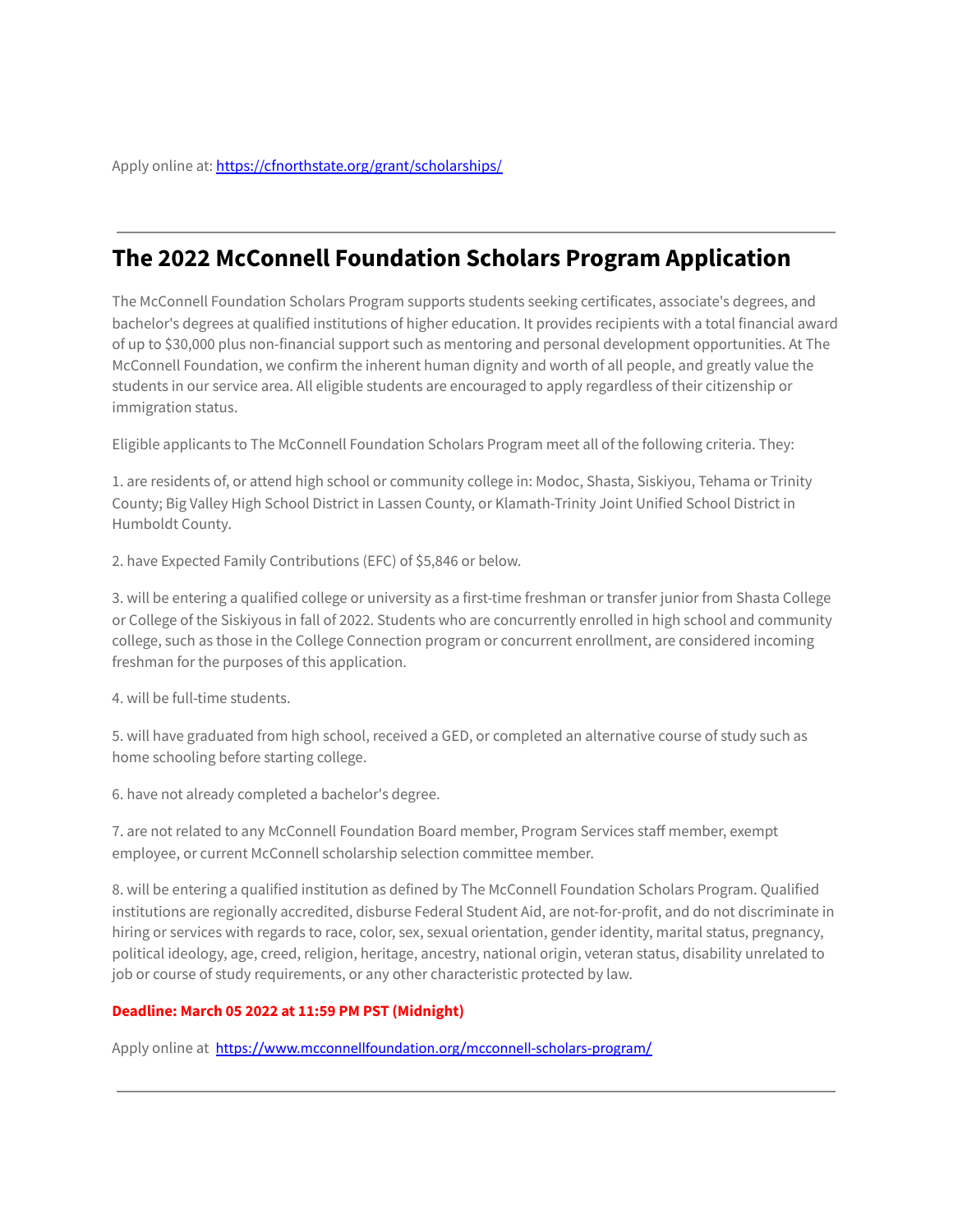## **Shasta Head Start Scholarship**

The Shasta Head Start Scholarship (previously known as the Eva Johnson Memorial Scholarship) is a \$1,000 scholarship made possible by the generosity of the Redding Merchants Bank of Commerce. Each year it is awarded to a high school senior who is an alumnus of a Head Start Preschool Program for continuing education, i.e., community college, state college, university or vocational school.

## **Deadline: April 8, 2022**

Apply online at <https://shastaheadstart.org/memorial-scholarship-fund-2022/>

## **Cabrillo Civic Clubs of California Scholarships**

The Cabrillo Civic Club #5-Sacramento invites all eligible high school seniors to apply.

Eligible Criteria: Be of Portuguese descent and have at least a 3.50 GPA and participate in three extracurricular activities.

Submit application with transcript and three letters of recommendation.

## **Deadline: March 15, 2022**

Apply online at <http://www.cabrillocivicclubs.org/scholarship.asp>

For local information, contact Rachel Tatro: 916-396-3182 or [racheltatro@sbcglobal.net](mailto:racheltatro@sbcglobal.net)

## **Nor-Cal Retired Coaches Association Scholarship**

Eligibility criteria:

- Must be graduating from a high school in Shasta, Siskiyou, Tehama or Trinity County in 2021-2022.
- Student must have participated in at least two seasons of Varsity-level, CIF sport(s) while in high school (traveling teams not connected to high school do not qualify). The two seasons do not have to be in the same sport.
- Minimum GPA of 2.75
- Must submit financial aid documents in order to demonstrate financial need (note: there is no specific need cut-off)
- Must plan to attend an accredited college or technical institution in 2022-2023 (if you plan to pursue a "gap" year right after high school, contact Bob Lowden at lowden@charter.net)
- You do **NOT** need to participate in athletics in college

## **Deadline: March 12, 2022**

Apply online at <http://www.norcalrca.org>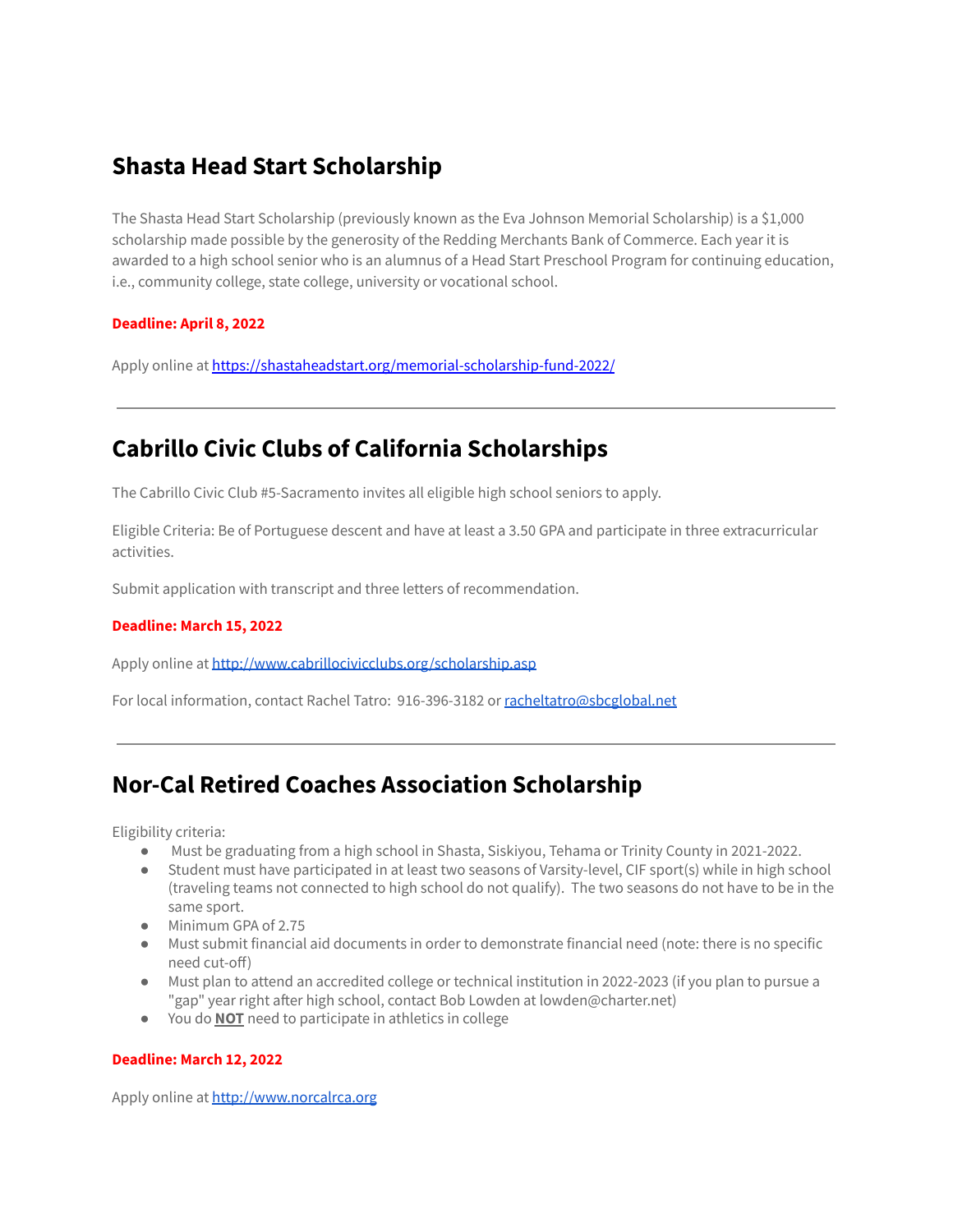## **Redding Republican Women Federated Scholarship**

Female applicant must be at least 18 years of age by the application deadline of April 1 and registered as a Republican voter to qualify for this \$1,000.00 scholarship. Applicants must be attending or planning to attend a two or four year institution of higher learning; maintain a GPA of 3.0 or higher and carry a minimum of six units.

Come to the SSC for more information about applying.

**Deadline: April 1, 2022**

## **Boulder Creek Booster Club Scholarship**

Award: \$250 Scholarships to be awarded.

Requirements:

- Attend a traditional high school within the greater Redding, CA area (Shasta, Enterprise, Foothill, Central Valley and UPrep)
- Be an 8th grade graduate from Boulder Creek School
- Have a current cumulative GPA of 3.0 or higher (attach your current high school transcript)
- Show proof of current good attendance
- Show proof of enrollment at a 2 or 4-year college or university (copy of unofficial transcript, proof or class registration, etc.)
- One letter of recommendation

Come to the SSC for more information about applying.

#### **Deadline: May 2, 2022**

## **NICHOLS, MELBURG & ROSSETTO SCHOLARSHIP**

#### **PURPOSE**

Nichols, Melburg & Rossetto will be awarding two (2) \$1,000 scholarships to qualifying candidates attending college to study Architecture, Structural Engineering or Interior Design for the 2022-2023 school year.

#### *CRITERIA*

∙ Applicants must be completing high school successfully with a minimum unweighted GPA of 3.0 on a 4.0 scale.

∙ Applicants must be accepted as a full time student at a *college, university, or trade school* program for the upcoming academic semester.

∙ Applicants must have a passion and commitment for a career in Architecture, Interior Design or Structural Engineering.

∙ Applicants must demonstrate good oral communications skills demonstrated in the interview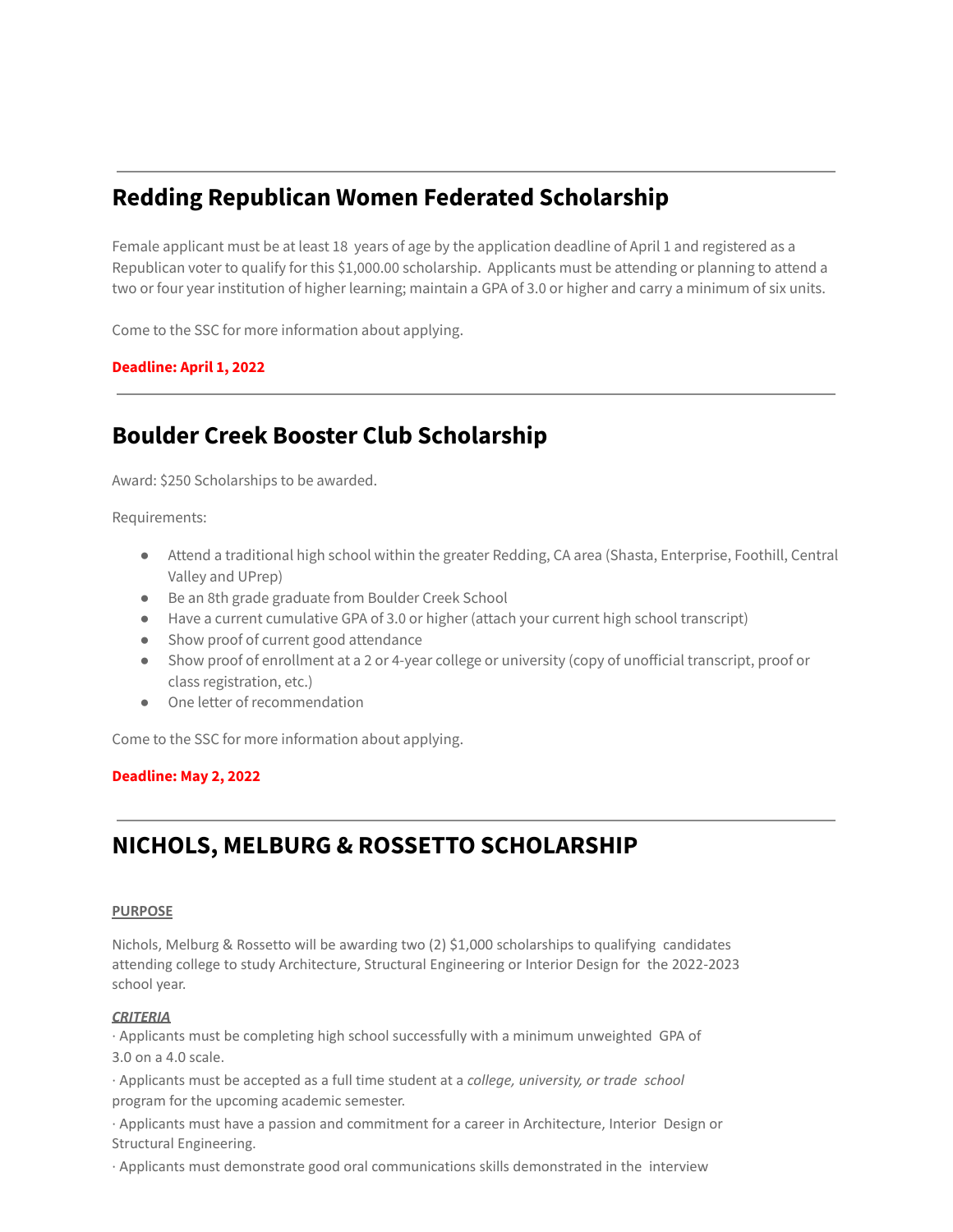process.

∙ Applicants must have community involvement

#### **TIMELINE**

#### ∙ **Applications are due March 11, 2022**

- ∙ Interview of top four candidates March 28 31, 2022
- ∙ Scholarship selected April 1, 2022

#### **SCHOLARSHIP APPLICANTS MUST PROVIDE:**

- **1.** Completed application form.
- **2.** Official high school/college transcript.
- **3.** Two letters of recommendation.

**4.** Proof of acceptance at an academic, vocational or technical school for post-secondary studies.

**5.** Portfolio of a creative project(s) they have done either for a class, school, scouts, in the community or on their own time (for example: art project, model of some kind, park bench, statue of some kind, etc.). Portfolio must be submitted on 8 ½ x 11 or no larger than 11 x 17 paper.

#### **Please submit application by mail or email PDF to:**

Nichols, Melburg & Rossetto Architects Attention: Melissa Knight 300 Knollcrest Drive Redding, CA 96002 Email: knight@nmrdesign.com

## **2022 VESTRA Scholarship Announcement and Application Package**

The engineering, environmental sciences, and computer technology disciplines require well-trained, well-educated staff. To support the development of qualified candidates in these careers, VESTRA Resources, Inc. (VESTRA) has sponsored scholarships to students in our community since 2003.

In 2022, VESTRA will be awarding up to \$4,000 in scholarships for local high school students or continuing college students designed to encourage careers in the fields of math, natural or physical sciences, technologies, and related areas of study. These career areas reflect the discipline requirements for the types of projects completed by VESTRA. The scholarships are open to Shasta County residents and/or high school graduates attending a Shasta County high school who will be attending an accredited 4-year college or university, students transferring from a 2 year or junior college program to a 4-year accredited college or university, and continuing students at 4-year accredited colleges or universities in the fields of math, natural or physical sciences, technologies, and related areas of study. Additional funds may be allocated based on committee recommendations.

The VESTRA scholarship program is merit based. The purpose is to recognize and assist outstanding young high school graduates and college/university undergraduates. We consider academic performance, leadership, and career interest. Preference will be given to students that have completed either calculus or statistics, or other advanced classes in math and science. The scholarship program is limited to residents of Shasta County and/or high school graduates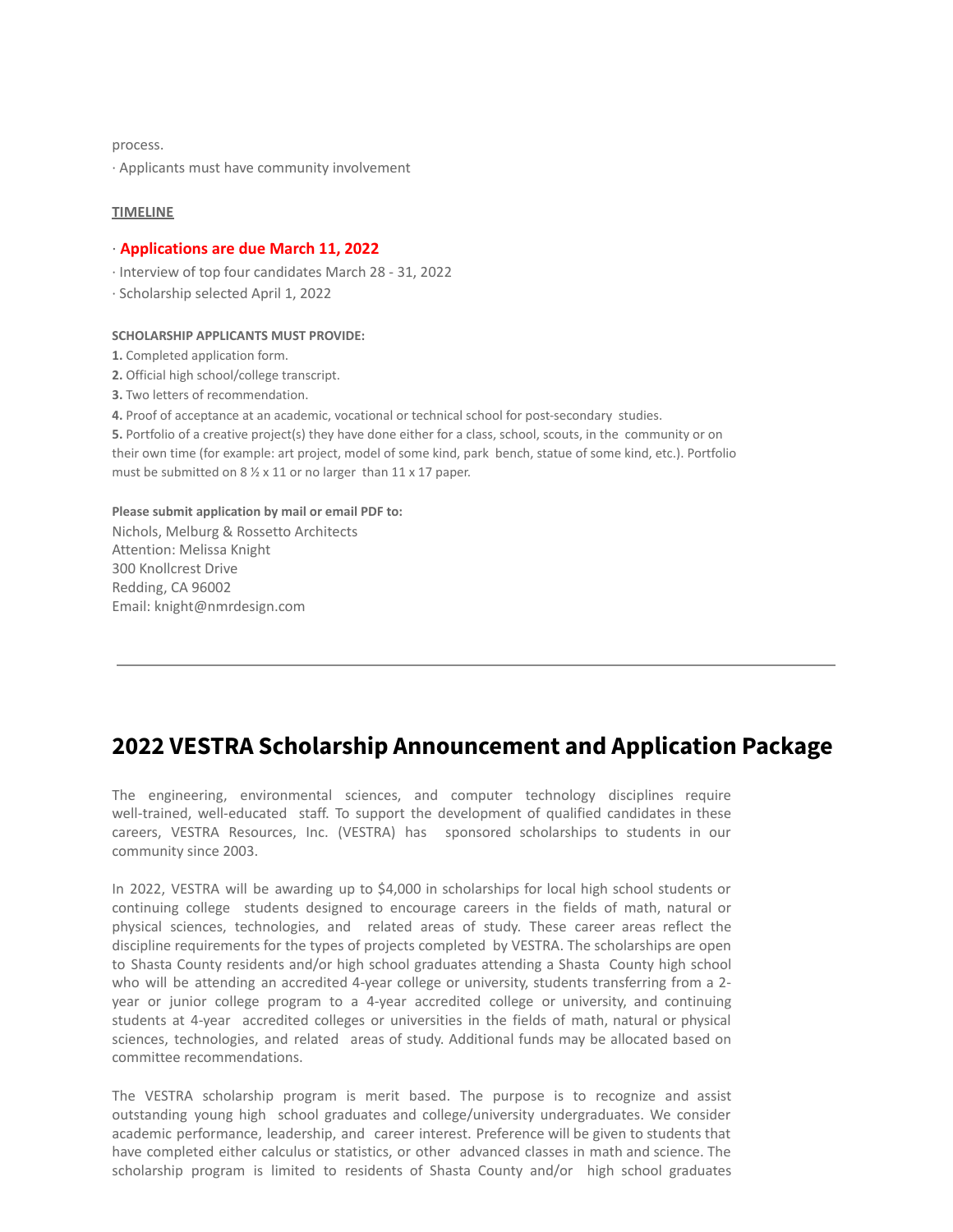currently attending a Shasta County high school. The scholarship program does not apply to students who will be attending 2-year or junior college programs. Applicants must possess a minimum GPA of 3.5 as a graduating senior and continuing college/university student. Previous scholarship recipients may reapply in order to compete for one additional year.

#### **Applications must be postmarked by Thursday, March 31, 2022.**

Please distribute this announcement and application packet to the appropriate teachers, counselors, and students. The application package is also available online at http://www.vestra.com/about/scholarship. If you have questions regarding the scholarship program or would like to request an electronic version of the application, please contact me at (530) 223-2585 or via email at *info@vestra.com*.

## **U-Prep Athletic Boosters Scholarship**

Open to qualifying U-Prep senior athletes graduating May 2022. Must be a U-Prep Athletic Booster Member for the year 2021-2022 in good standing.

Apply online: [Scholarship](https://docs.google.com/forms/d/1SMRZiI6L4TBK6hXqJKw5zTf_VjrItt2xbG-yHm8qwpY/edit) Application 2021-2022 - Google Forms

**Application must be completed and turned in no later than Friday, April 1, 2022.**

## **Redding Rotary Scholarship**

University Preparatory School, Pioneer High School and Stellar Charter School who continue their education by attending a trade school, or a two/four-year institution the fall semester after they graduate high school. Scholarships are also awarded to Shasta College students continuing their education.

Apply online: <https://reddingrotary.org/scholarships/>

#### **Application Deadline: 3/4/22**

## **NORCAL RAPID DENTAL ASSISTING PROGRAM/SCHOLARSHIP**

Northern California Dental Society will offer 12 scholarships for accelerated DA training program starting July 2022. This 4-month program is designed for people interested in a career in the dental field, but don't yet have any knowledge or experience of the profession. Tuition for the program is \$3,500; successful applicants will receive \$1,750 toward the total cost.

For a student application, please contact Caroll Badgley at [ncdsociety@outlook.com](mailto:ncdsociety@outlook.com) or call 530-527-6764 or visit NCDSonline.org. Applications are also available in the Student Services Center at U-Prep.

#### **Application Deadline: Friday, May 27, 2022 at 4:00pm**